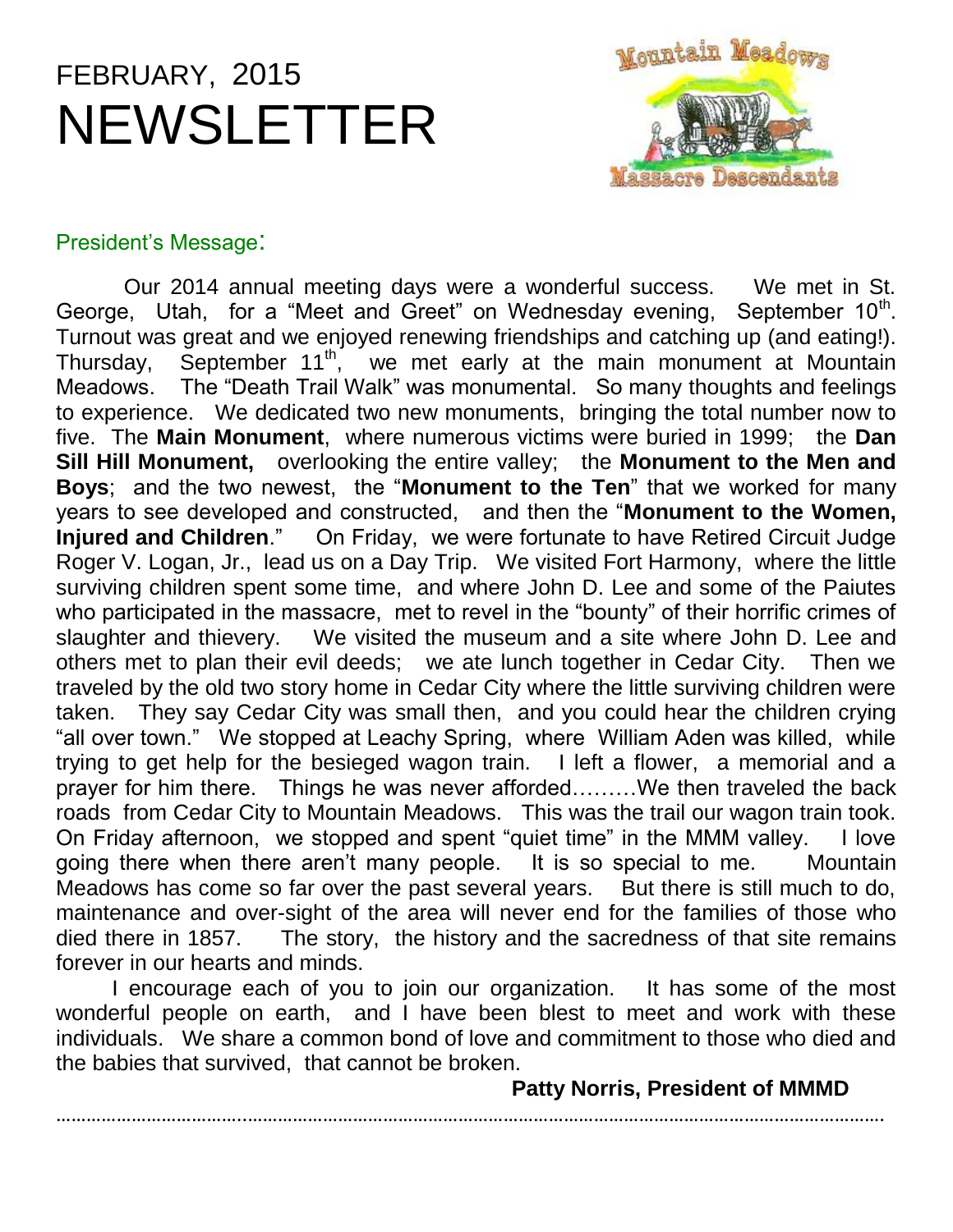

Roger V. Logan, Jr speaking at the monument to the Women, Children and Wounded at upper end of Valley



Billy (holding his poem to the victims) and Kenny Hightower at the Monument to the First Ten Who Died in the Siege—where their ancestor, **MILAM RUSH** died

\*\*\*\*\*\*\*\*\*\*\*\*\*\*\*\*\*\*\*\*\*\*\*\*\*\*\*\*\*\*\*\*\*\*\*\*\*\*\*\*\*\*\*\*\*

# **UTILITY CORRIDOR (UPDATE)**

Many, many years ago, the Mountain Meadows were designated as a "Utility Corridor." This designation has caused us many problems with proposed power lines. The construction and maintenance of massive power lines constitute a serious threat to the sanctity and peaceful atmosphere of the Mountain Meadows Massacre site. The Mountain Meadows Valley should not be a "Utility Corridor." We continue to fight diligently for the burial sites of our ancestors. This has proven to be a time-consuming, tedious process, but we remain vigilant and committed. Your input and help are essential to our success! Many of you have written letters in this regard. Thank you! We have many projects in progress as well as the power line issues. (You can keep informed by regularly visiting the BLM.gov web site) The Sigurd-Red Butte project is finished. MMMD was instrumental in defeating this power line's intrusion through the Mountain Meadows Valley/Burial Sites. We are now fighting a much larger wind tunnel project, TransWest. The threat is real.

# **ELECTION OF NEW BOARD AND ADVISORY BOARD**

September  $12^{th}$ , 2014, we elected an a new Board and Advisory Board at our annual meeting. Servitude on the Board and Advisory Board is an honor and privilege. This organization is **THE VOICE** of the Direct and Next-of-kin to the MMM Victims. GET INVOLVED!!!!! NEW OFFICERS are: President: Patty Norris; Vice President: Currently Open (nominations accepted); Treasurer: Cheri B. Walker; Parliamentarian: Billy Hightower; Secretary: Mary Bump; Webmaster: Mary Ledbetter; News Editor: Chris Horsfield. Our Advisory Board, is a VERY important part of our organization. While they have no voting privilege, this Board is made up of knowledgeable, dedicated individuals that the Board looks to for guidance and input. ADVISORY BOARD: Roger V. Logan, Jr.; Donald R. Baker; Ronald Mitchell; Kenny Hightower and Ron Loving. Sincere thanks to each one of these individuals. If you would like to serve this organization in some capacity, please let us know!!! We're always looking for new, energetic, committed members.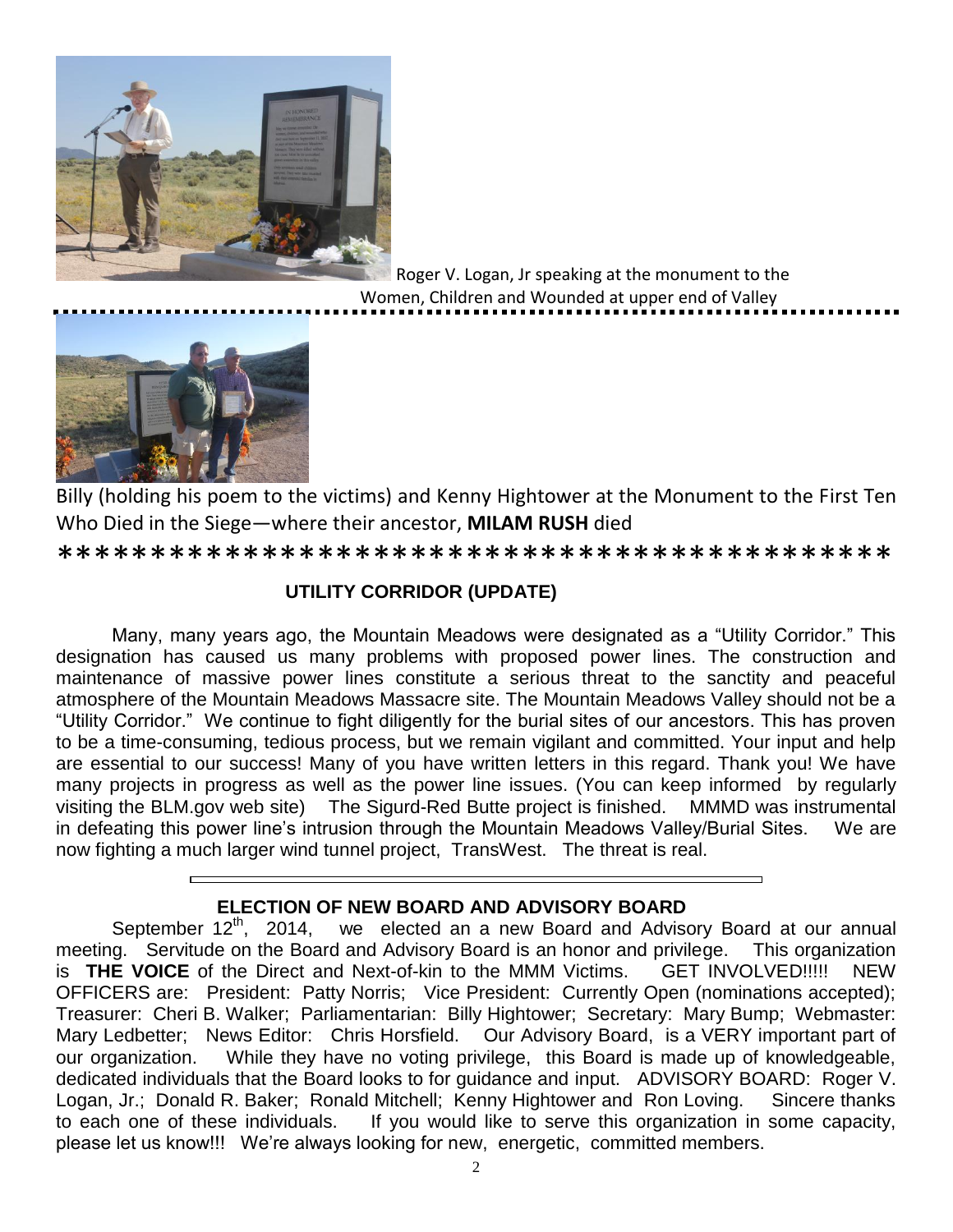#### **CHILD'S REMAINS**

Since 2009, we (MMMD) has worked tirelessly to find and acquire remains stolen from the massacre site/killing field. Ronald Loving and Mary Baker Ledbetter found a young child's remains in a museum in Washington D.C. Cheri Walker and I visited the museum and notified them of our intent to take possession of these remains. Since that time, we have worked diligently through emails, phone calls, letters, and even hiring an attorney to meet with the museum's attorney and administration, all to no avail. Upon advice of legal counsel, last year, while in Washington D.C. attending a National Historic Landmark Committee meeting (to include the upper massacre/gravesites of the Cottam Property) Cheri and I visited many United States Senators and even the Department of the Interior, to solicit assistance. Many of the U.S. Senators were direct descendants of the killers!!!! Senator Orin Hatch; Senator Tom Udall and Senator Mark Udall. The only one that responded positively was Senator John Boozman, from Arkansas. None of the others expressed concern. Since that time, Senator Boozman has worked many hours, made phone calls and visits to the museum and worked with the Army (who incidentally were responsible for the removal of these remains from the massacre/burial site).

Currently, we feel very confident that we will eventually see this child's remains, as well as the "Idaho Lady" buried at Mountain Meadows. The "Idaho Lady" who you remember was "found" in a pawn shop north of Salt Lake City with a note identifying her as being from the Mountain Meadows Massacre. A family from Idaho turned her over to MMMD, for further testing and identification. DNA testing and professional consultations have shown this may very well be true. She is a young (early 20s) Caucasian, with a gunshot wound to the head. There has been nothing that would indicate she was not on our wagon train.

I must also note that one of the other "Mountain Meadows" groups (non-descendants) tried to get her, and they never questioned the State of Idaho's testing procedures, which upon examination and consultation by Dr. Jerry Rose and one of his graduate students at the University of Arkansas, was determined to be the wrong tests for a skull of this age. The State of Idaho determined it to be an "Asian male." The president of this group referred to her as a "Halloween ornament!!!" This is another reason we have a "Descendant's Organization." We (MMMD) will leave no stone unturned, when ascertaining accurate information about our people. We also continue to search for items stolen from the killing field. **We don't believe in "Finders Keepers!!!"**

# WILLIAM ALLEN ADEN

1838 – 1857 (by Patty Norris—from various research sources)

NOTE: Rose Canon of Waller, TX, William's great-niece, has been an active member of MMMD since it began ten years ago

WILLIAM ADEN was a poet, a musician and an accomplished artist. He left Henry County, Tennessee in early 1857, traveling to California. His father was prominent Doctor Sidney Bennett Aden and his mother was Delilah Aden. William had blue eyes, dark curly hair and fair skin. He sketched scenery along his journey, and did scenic paintings at Provo, Utah, for the Provo Dramatic Association. He joined the Baker-Fancher wagon train in Provo, as they traveled through. William

and another young man (sadly, we aren't sure who that was---possibly one of the Baker or Fancher boys) left the besieged wagon train during the five days, trying to get to Cedar City, where they believed they could find help. They stopped at Leachy Spring where they encountered Mormon men, two of whom were identified as Mormon 2<sup>nd</sup> Lieutenant William C. Stewart, another was Joel White; Young Aden thought he had found allies, but when he identified himself and his mission, Mormon Stewart opened fire on the young men, killing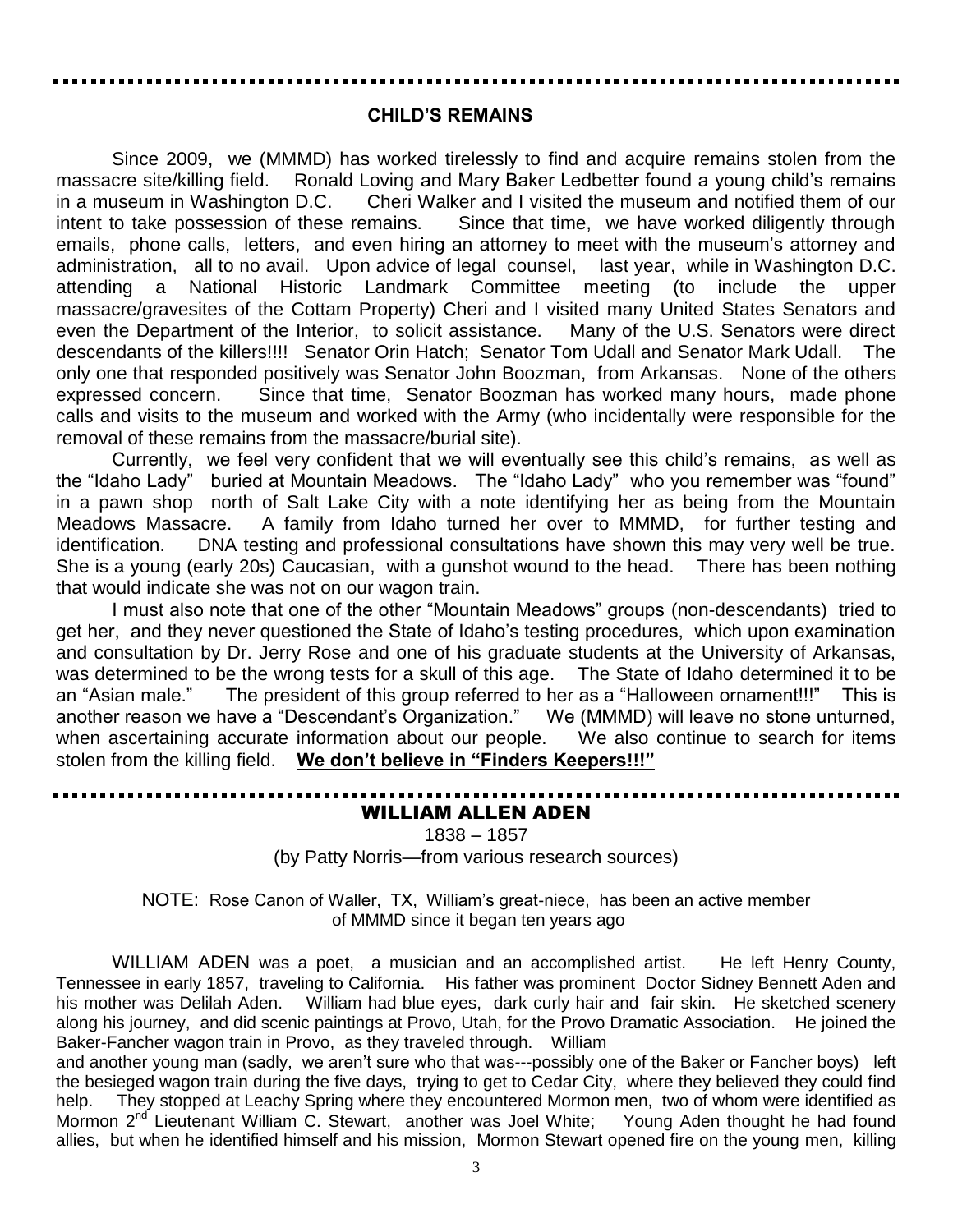William and wounding the other young man, who escaped, even though Stewart reported they "searched diligently" for him. Some have said the other young man survived and made it back to the wagon train to tell the tale. I do not believe this to be so. My reasoning is that if the wagon train leaders had known Mormons were behind this evil attack, they would NEVER have trusted them when they rode into their camp under white flag, nor laid down their weapons under the false premise of "safe journey" out of the valley. Remember, the wagon train leaders thought the indians were solely responsible for this attack. REST IN PEACE, sweet William. You are our unsung hero.

#### HISTORIC INTERPRETIVE MARKERS

MMMD is working with the LDS Church to develop appropriate Interpretive Markers for the Massacre/burial Site. If you have any suggestions, please let us know. It is of utmost importance that the Massacre/Burial Site, which is now a National Historic Landmark, be accurately marked in a true and honest manner so that those who visit the site will know what happened there.

Sad Farewells

# **[Janet Baker Passow –](http://www.boxwellbrothers.com/obit/?p=11243) January 20, 2015**

# **Great-great-granddaughter of Captain John Twitty Baker.**



[J](http://www.boxwellbrothers.com/obit/wp-content/uploads/2015/01/Passow-Obit-Pic.jpg)anet Baker Passow, of Amarillo, passed from this life on Tuesday, January 20, 2015.

Services were held 3 pm, Friday, January, 23, 2015, in Llano Cemetery Mausoleum, Amarillo, Texas. Arrangements by Boxwell Brothers Funeral Directors, 2800 Paramount Blvd.

Janet was born March 14, 1953, in Hereford, to Dennis H. and Lois Standifer Baker. Janet was a 1971, graduate of Palo Duro High School.

Janet was preceded in death by her parents.

Survivors include two daughters, Kimberley Whitworth and husband Bryan of Benbrook, TX and Stephanie Passow and Siroos Khamifi, of Amarillo; one son, Kris Passow and wife Kim; and grandson, Chase Passow, of Keller, Texas; her sister, Cheri Walker and husband Bob of Amarillo; her nephew, Mark Walker; and her great-niece, Annalee Walker of Amarillo. The family requests memorials be made to Gentiva Hospice, 3232 Hobbs, Amarillo, TX 79109. Janet loved her Mountain Meadows Family and spent a lot of time researching this history.

\*\*\*\*\*\*\*\*\*\*\*\*\*\*\*\*\*\*\*\*\*\*\*\*\*\*\*\*\*\*\*\*\*\*\*\*\*\*\*\*\*\*\*\*\*\*\*\*\*\*\*\*\*\*\*\*\*\*\*\*\*\*\*\*\*\*\*\*\*\*\*\*\*\*\*\*\*\*\*\*\*\*\*\*\*\*\*\*\*\*\*\*\*\*\*\*\*\*\*\*\*\*\*\*\*\*\*\*\*\*\*\*\*\*\*\*\*\*\*\*\*\*\*\*\*\*\*\*\*\*\*\*\*\*\*\*\*\*\*\*\*\*\*\*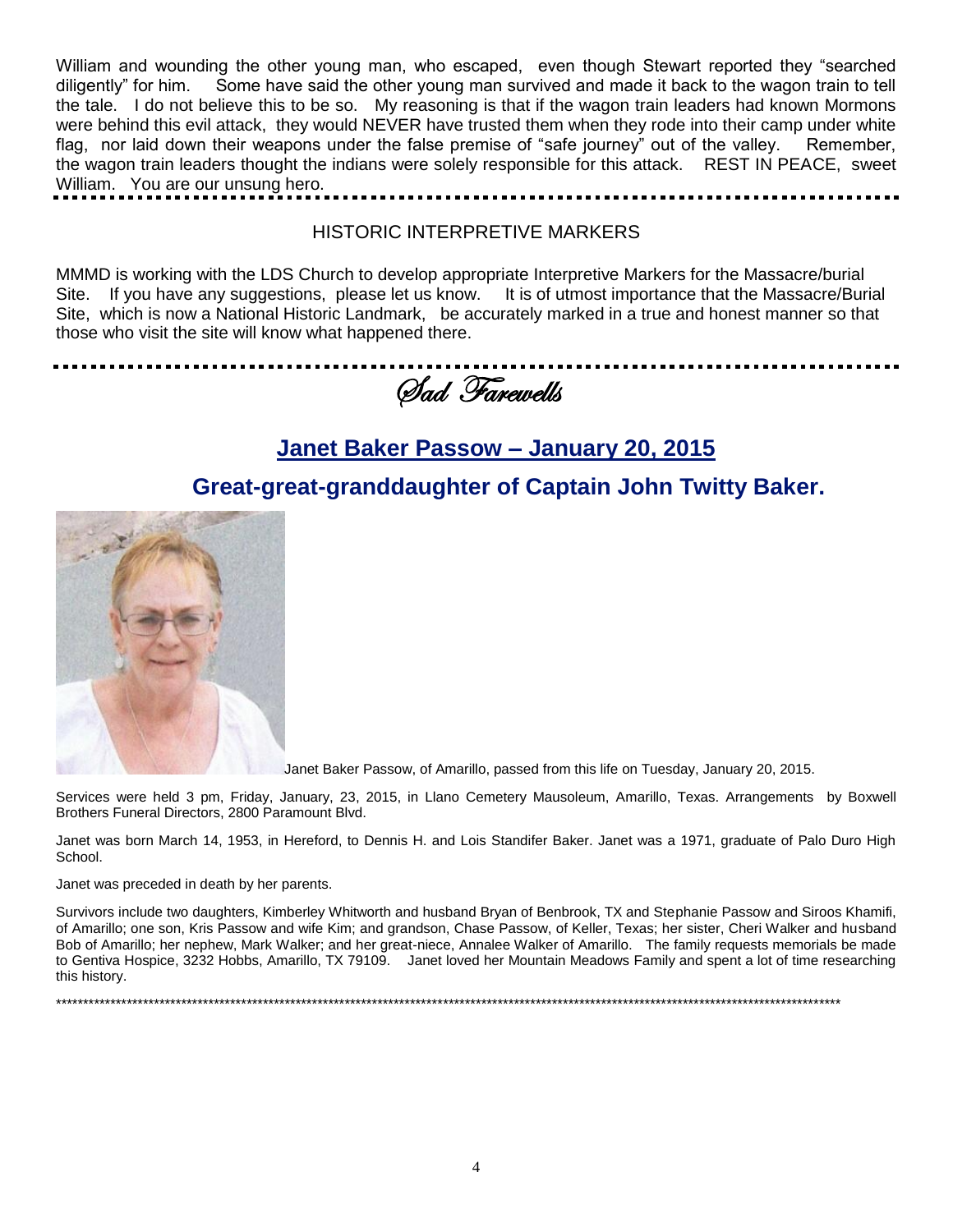# FELIX MARION JONES, SURVIVOR OF THE MOUNTAIN MEADOWS MASSACRE WITH 4 ½ YEAR OLD MILAM ALEXANDER JONES.



#### MILAM ALEXANDER "BIG DADDY" JONES

MILAM ALEXANDER "BIG DADDY" JONES, 88, of Wimberley, Texas, passed away on January 25<sup>th</sup>, 2012, at Central Texas Medical Center in San Marcos, Texas. Milam was born on February 25<sup>th</sup>, 1923, in Lockhart, Texas, the son of Milam Alexander Jones, Sr., and Majorette Willy Jones. He was the grandson of Felix Marion Jones, one of only 17 survivors of the Mountain Meadows Massacre, which occurred on September 11<sup>th</sup>, 1857 in Southern Utah. Milam was a World War II Veteran, serving valiantly in the United States Air Force. After the War, Milam attended Rice Institute in Houston, where he played football for the Rice Owls, including the 1947 Orange Bowl, where Rice defeated the University of Tennessee 8-0. Milam was a retired Cooling Tower Engineer of many years with various companies in Texas, and was a member of the Wimberley Masonic Lodge Number 1445. Milam was a devoted husband, , father, grandfather and great-grandfather. He was deeply loved and admired by all who knew him. Milam touched many lives through his humor, smile, and unconditional love. His presence and companionship will be sincerely missed by his many friends and family. Milam was preceded in death by his grandfather, Felix Marion Jones, his parents, Milam and Majorette Jones; his wife of almost 60 years, Bobbie Gertrude Maddox Jones; daughters Jan Ellen Dickson and Bobbie Eaton; and grandson Jeremy Maddox White. Milam is survived by his daughter, Jerilyn Jones Clayton and her husband Robert "Bob" Clayton of Las Vegas, Nevada; and sons, Milam "Mike" Jones and his wife Mary Lou of San Antonio, Texas, Alan Jones and his wife Carolyn of Wimberley, Texas, Matt Jones and his wife Stephanie of Wimberley, Texas, Ethan Jones and his wife Darlene of Wimberley, Texas; 14 grandchildren; 17 great-grandchildren, and numerous friends and extended family members. A graveside service was conducted on Friday, February 3 rd, 2012, at Wimberley Cemetery in Wimberley under the direction of Thomason Funeral Home in Wimberley, Texas.<br>", 2012, at Wimberley Cemetery in Wimberley under the direction of Thomason Funeral Home in Wimberley, Texas.

PLEASE JOIN OUR ORGANIZATION AND HELP PRESERVE AND MAINTAIN THIS VERY IMPORTANT SITE. THE MOUNTAIN MEADOWS MASSACRE DESCENDANTS WELCOMES ALL WHO ARE INTERESTED IN THIS HISTORY.